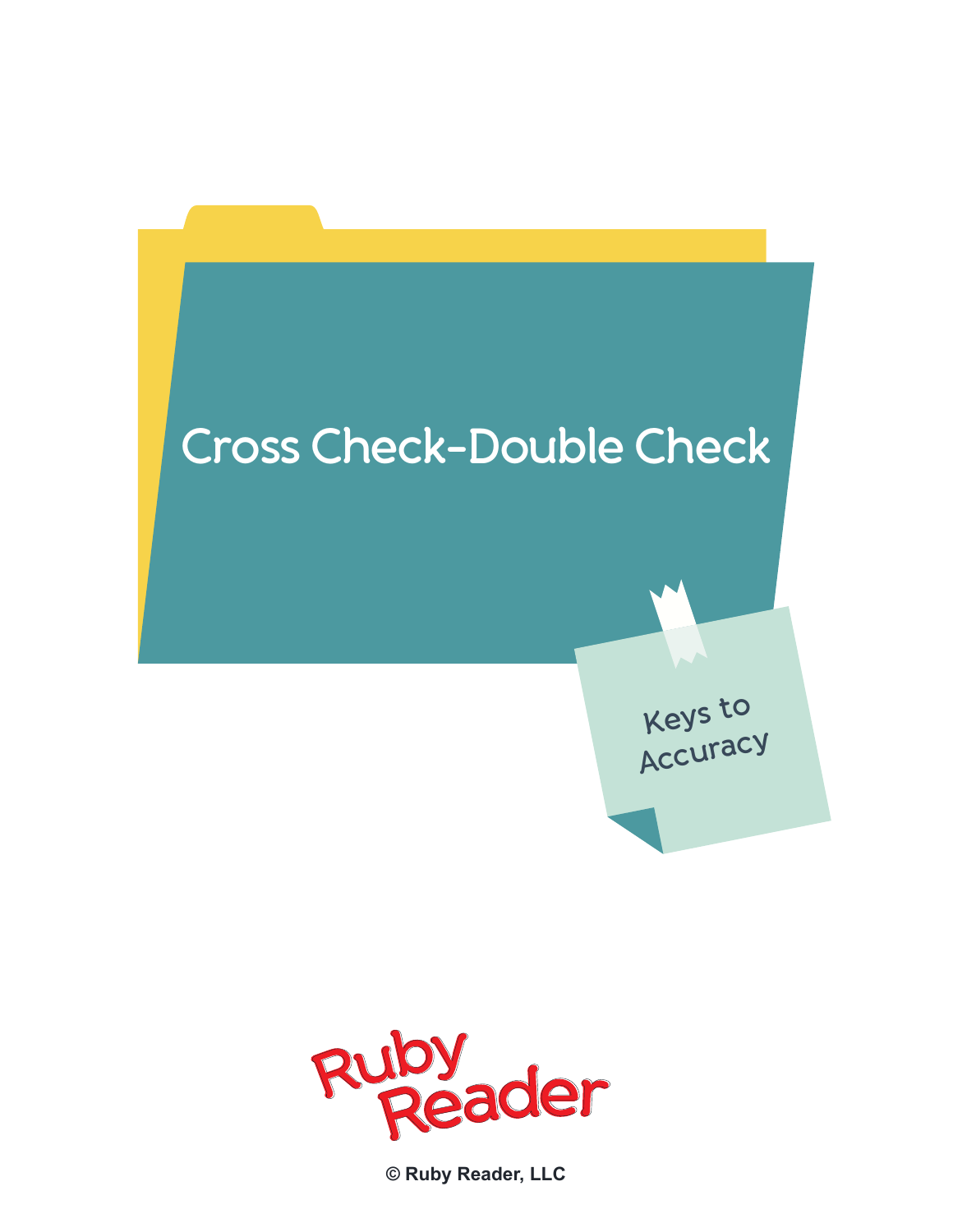### **Cross Check-Double Check**

# **Keys for the Teacher**

Beginning readers often think that reading is one long series of words. They continue reading even when decoding breaks down and meaning is lost. Cross Check-Double Check is a strategy that helps students determine if pictures, letters and words make sense and align with what is on the page. Teach children to ask the questions: "Does it sound right? Does it look right? Does it make sense?"

## **Keys for the Children**

Good readers stop when a word doesn't make sense and try to fix it before beginning to read again.

#### **Lesson**

We introduce this strategy using Mr. Cross Check-Double Check. Draw a big X on paper and add a face inside the upper V section of the X. Add a hat on top. Arms can be drawn coming out from the sides. Share with children that "Mr. Cross Check-Double Check's favorite thing to do is read. He is a very careful reader. When he reads a word that doesn't make sense, he stops and thinks." Take you finger and trace the diagonal line on one side of the X; from top to bottom, while you say, "Does it look right?" Then repeat on the other side with another question, "Does it sound right?" Then point to the hat and say, "Does it make sense?"

Show children how they can Cross Check-Double Check using their bodies. Move your right hand across your body and touch the opposite shoulder while you say the word "cross." Then your left hand moves to the other shoulder while you say "check." Next, point your right index finger at your right temple as you say "double." Then point your left index finger at your left temple as you say, "check." Finally say, "Does it look right? Does it sound right? Does is make sense?"

Now that students have the motion, read a book and make obvious mistakes. After each mistake, stop and practice aloud the complete the Cross Check-Double Check process. Encourage students to join in the motions with you.

As with many strategies, introduce the process to the whole group then continue to model the strategy the entire year during read-alouds. It is essential to assess, monitor and re-teach Cross Check-Double Check in strategy groups or while conferring with individual children.